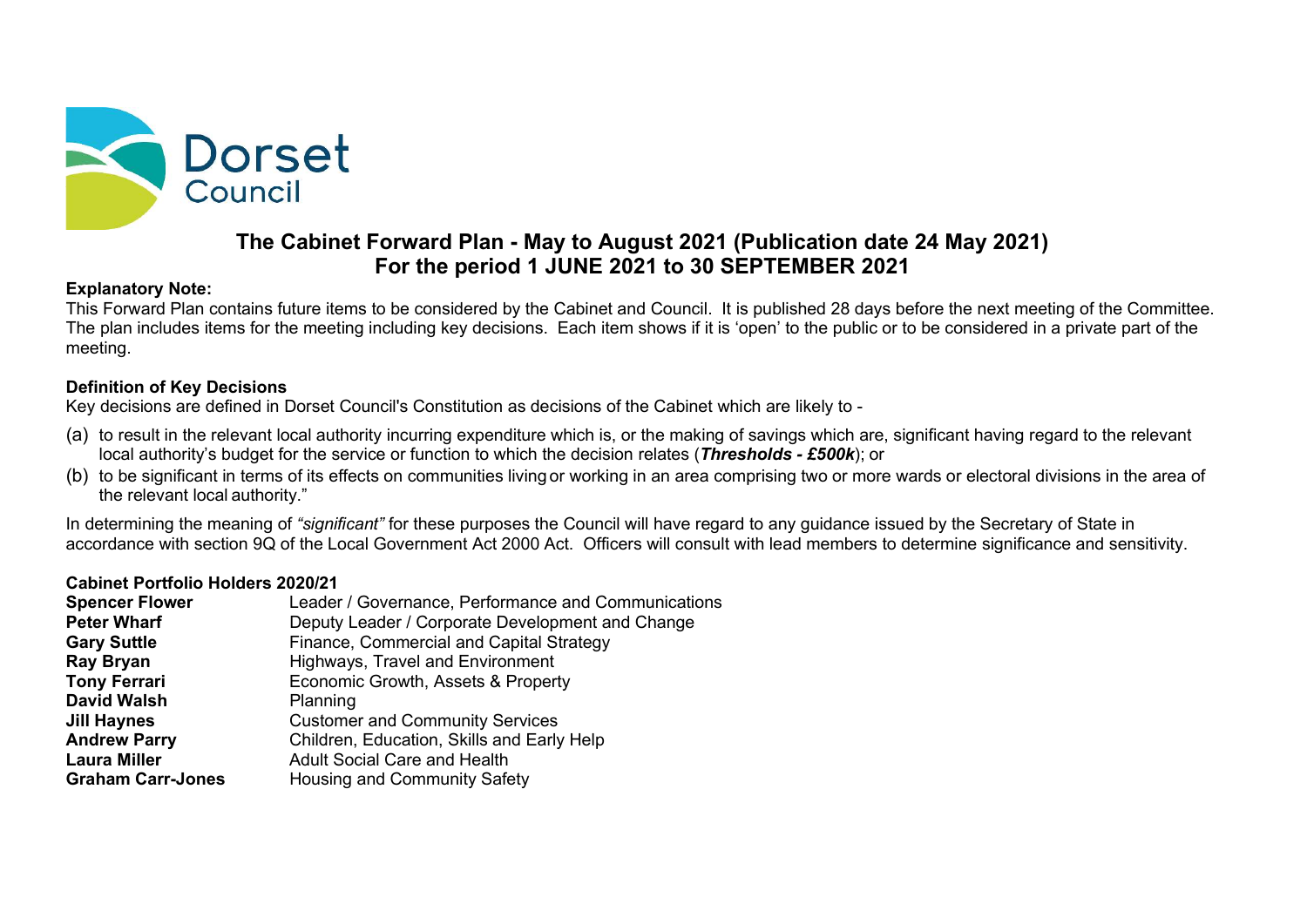| <b>Subject / Decision</b>                                                                                                                                                                         | <b>Decision Maker</b>                   | Date the<br><b>Decision is</b><br><b>Due</b> | <b>Other Committee(s)</b><br>consulted and<br>Date of meeting(s) | <b>Portfolio Holder</b>                                             | <b>Officer Contact</b>                                                                                                                                                                                                             |
|---------------------------------------------------------------------------------------------------------------------------------------------------------------------------------------------------|-----------------------------------------|----------------------------------------------|------------------------------------------------------------------|---------------------------------------------------------------------|------------------------------------------------------------------------------------------------------------------------------------------------------------------------------------------------------------------------------------|
| June                                                                                                                                                                                              |                                         |                                              |                                                                  |                                                                     |                                                                                                                                                                                                                                    |
| <b>Dorset Council Budget Quarterly</b><br><b>Performance Report - Q4</b><br>Key Decision - No<br><b>Public Access - Open</b>                                                                      | <b>Decision Maker</b><br><b>Cabinet</b> | <b>Decision Date</b><br>22 Jun 2021          | Audit<br>Governance<br>and<br>Committee<br>19 Apr 2021           | Portfolio Holder for<br>Finance, Commercial<br>and Capital Strategy | Jim McManus, Corporate<br>Director - Finance and<br>Commercial<br>J.McManus@dorsetcc.gov.<br>uk<br>Executive Director,<br>Corporate Development -<br>Section 151 Officer (Aidan<br>Dunn)                                           |
| <b>Dorset Council Plan Quarterly</b><br>Performance Report - Q4<br>Key Decision - No<br><b>Public Access - Open</b><br>To consider performance against the<br>council plan January to March 2021. | <b>Decision Maker</b><br><b>Cabinet</b> | <b>Decision Date</b><br>22 Jun 2021          |                                                                  | Deputy Leader -<br>Corporate<br>Development and<br>Change           | Rebecca Forrester,<br><b>Business Intelligence &amp;</b><br>Performance<br>rebecca.forrester@dorsetco<br>uncil.gov.uk, Elizabeth<br>Crocker<br>Elizabeth.Crocker1@dorset<br>cc.gov.uk<br><b>Chief Executive (Matt</b><br>Prosser)  |
| <b>Update on Dorset Council's</b><br>response to Covid-19<br>Key Decision - No<br><b>Public Access - Open</b><br>To update Cabinet on Dorset<br>Council's Covid-19 response.                      | <b>Decision Maker</b><br><b>Cabinet</b> | <b>Decision Date</b><br>22 Jun 2021          |                                                                  | Leader of the Council                                               | Rebecca Forrester,<br><b>Business Intelligence &amp;</b><br>Performance<br>rebecca.forrester@dorsetco<br>uncil.gov.uk, Nina Coakley,<br>Programme Manager<br>n.coakley@dorsetcc.gov.uk<br><b>Chief Executive (Matt</b><br>Prosser) |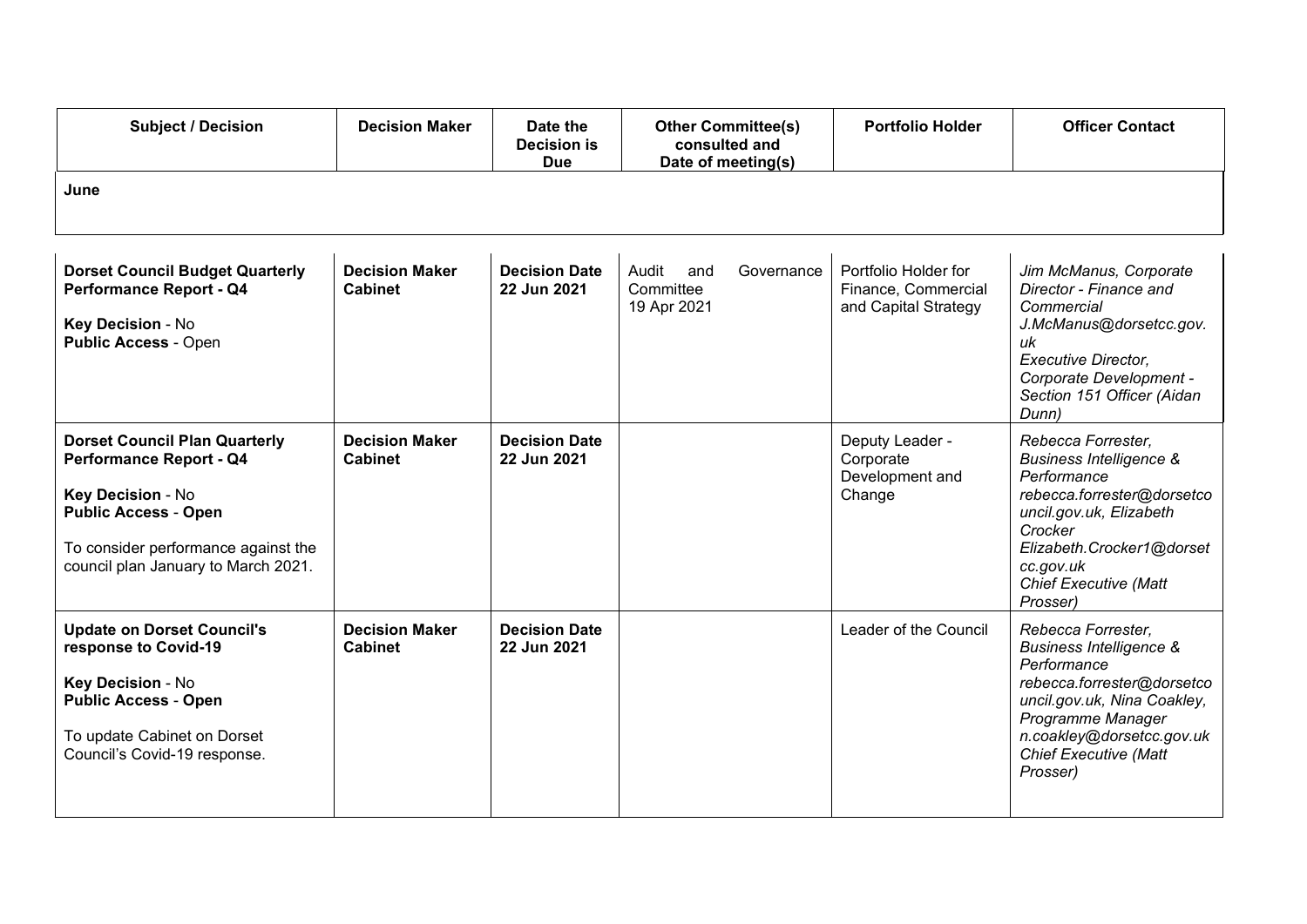| <b>Subject / Decision</b>                                                                                                                                                                                                                                                                                                                                                                                                                                                                                                                                                 | <b>Decision Maker</b>                   | Date the                            | <b>Other Committee(s)</b>                                            | <b>Portfolio Holder</b>                                           | <b>Officer Contact</b>                                                                                                                                                         |  |
|---------------------------------------------------------------------------------------------------------------------------------------------------------------------------------------------------------------------------------------------------------------------------------------------------------------------------------------------------------------------------------------------------------------------------------------------------------------------------------------------------------------------------------------------------------------------------|-----------------------------------------|-------------------------------------|----------------------------------------------------------------------|-------------------------------------------------------------------|--------------------------------------------------------------------------------------------------------------------------------------------------------------------------------|--|
|                                                                                                                                                                                                                                                                                                                                                                                                                                                                                                                                                                           |                                         | <b>Decision is</b><br><b>Due</b>    | consulted and<br>Date of meeting(s)                                  |                                                                   |                                                                                                                                                                                |  |
| <b>Redlands Community Sports Hub</b><br><b>Key Decision - Yes</b><br><b>Public Access - Fully exempt</b><br>To consider a report on Redland<br>Community Sports Hub.                                                                                                                                                                                                                                                                                                                                                                                                      | <b>Decision Maker</b><br><b>Cabinet</b> | <b>Decision Date</b><br>22 Jun 2021 |                                                                      | Portfolio Holder for<br>Customer and<br><b>Community Services</b> | Paul Rutter, Service<br><b>Manager for Leisure</b><br><b>Services</b><br>paul.rutter@dorsetcouncil.g<br>ov.uk<br><b>Executive Director, Place</b><br>(John Sellgren)           |  |
| <b>Weymouth Harbour and Esplanade</b><br><b>Flood and Coastal Risk</b><br><b>Management Strategic Outline</b><br>Case<br><b>Key Decision - Yes</b><br><b>Public Access - Open</b><br>This project will utilise the adopted<br>2020 strategy to produce a Strategic<br>Outline Case (SOC) that gains<br>approval from the Environment<br>Agency's Large Project Review<br>Group. It will provide companion<br>document to the adopted 2020<br>strategy, containing additional<br>technical detail in line with the<br>Environment Agency's guidance for<br>producing SOC's | <b>Decision Maker</b><br><b>Cabinet</b> | <b>Decision Date</b><br>22 Jun 2021 | Resources<br>Place<br>and<br><b>Overview Committee</b><br>1 Jun 2021 | Portfolio Holder for<br>Highways, Travel and<br>Environment       | Sarah Cairns, Service<br>Manager - Major Projects<br>sarah.cairns@dorsetcouncil<br>.gov.uk<br><b>Executive Director, Place</b><br>(John Sellgren)                              |  |
| <b>Street Naming and Numbering</b><br><b>Policy</b><br>Key Decision - No<br><b>Public Access - Open</b><br>The Street Naming and Numbering<br>policy provides a framework for<br>Dorset Council to operate the service<br>effectively and efficiently for the<br>benefit of Dorset Council residents,<br>businesses and visitors.                                                                                                                                                                                                                                         | <b>Decision Maker</b><br><b>Cabinet</b> | <b>Decision Date</b><br>22 Jun 2021 | Resources<br>Place<br>and<br><b>Overview Committee</b><br>1 Jun 2021 | Deputy Leader -<br>Corporate<br>Development and<br>Change         | Emma Webb, Business<br><b>Solutions Analyst</b><br>emma.webb@dorsetcouncil<br>.gov.uk<br>Executive Director,<br>Corporate Development -<br>Section 151 Officer (Aidan<br>Dunn) |  |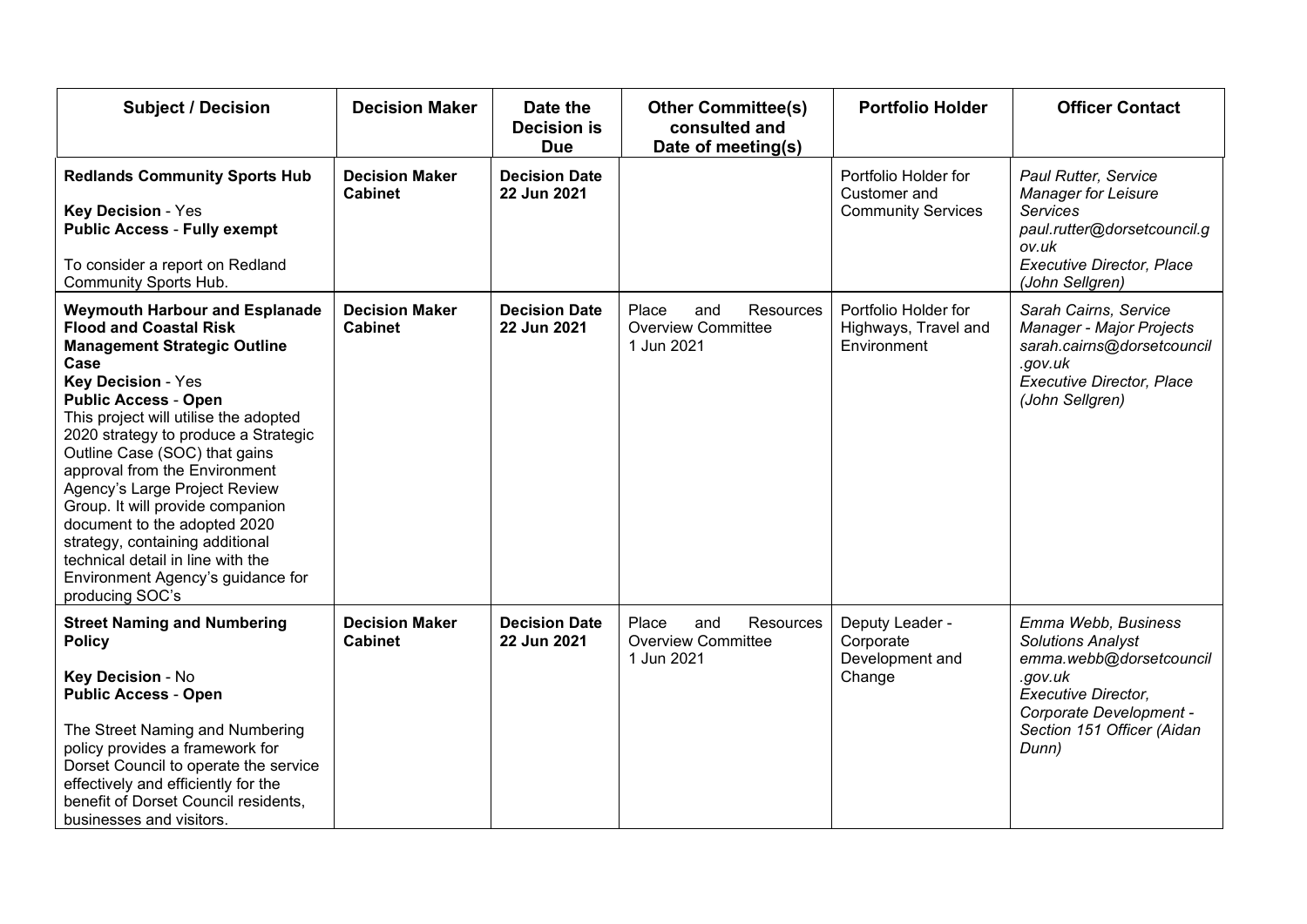| <b>Subject / Decision</b>                                                                                                                                                                                                                                                | <b>Decision Maker</b>                   | Date the<br><b>Decision is</b><br><b>Due</b> | <b>Other Committee(s)</b><br>consulted and<br>Date of meeting(s)     | <b>Portfolio Holder</b>                                                | <b>Officer Contact</b>                                                                                                                                                     |
|--------------------------------------------------------------------------------------------------------------------------------------------------------------------------------------------------------------------------------------------------------------------------|-----------------------------------------|----------------------------------------------|----------------------------------------------------------------------|------------------------------------------------------------------------|----------------------------------------------------------------------------------------------------------------------------------------------------------------------------|
| <b>Asset Transfer Policy</b><br><b>Key Decision - Yes</b><br><b>Public Access - Open</b><br>To review the policy for the transfer of<br>assets to towns, parish and<br>community groups.                                                                                 | <b>Decision Maker</b><br><b>Cabinet</b> | <b>Decision Date</b><br>22 Jun 2021          | Place<br>Resources<br>and<br><b>Overview Committee</b><br>1 Jun 2021 | Portfolio Holder for<br>Economic Growth,<br><b>Assets and Property</b> | Dave Thompson, Corporate<br>Director for Property &<br>Assets<br>dave.thompson@dorsetcou<br>ncil.gov.uk<br><b>Executive Director, Place</b><br>(John Sellgren)             |
| <b>Dorset Care Framework</b><br><b>Key Decision - Yes</b><br><b>Public Access - Open</b><br>To review and approve the new<br>framework for Adult Social Care                                                                                                             | <b>Decision Maker</b><br><b>Cabinet</b> | <b>Decision Date</b><br>22 Jun 2021          |                                                                      | Portfolio Holder for<br>Adult Social Care and<br>Health                | Lesley Hutchinson,<br>Corporate Director for<br><b>Adults Commissioning</b><br>Lesley.Hutchinson@dorsetc<br>c.gov.uk<br>Vivienne Broadhurst                                |
| <b>Learning Disability and Mental</b><br><b>Health Non Framework Contracts</b><br><b>Key Decision - Yes</b><br><b>Public Access - Fully exempt</b><br>To consider a review of encompass<br>contract                                                                      | <b>Decision Maker</b><br><b>Cabinet</b> | <b>Decision Date</b><br>22 Jun 2021          |                                                                      | Portfolio Holder for<br>Adult Social Care and<br>Health                | Lesley Hutchinson,<br>Corporate Director for<br><b>Adults Commissioning</b><br>Lesley.Hutchinson@dorsetc<br>c.gov.uk<br>Vivienne Broadhurst                                |
| <b>Taxi Licensing Policy</b><br>Key Decision - No<br><b>Public Access - Open</b><br>Taxi Licensing Policy for Hackney<br>Carriages and Private Hire Vehicles,<br>drivers and operators, bringing<br>together the predecessor council's<br><b>Taxi Licensing Policies</b> | <b>Decision Maker</b><br><b>Cabinet</b> | <b>Decision Date</b><br>22 Jun 2021          |                                                                      | Portfolio Holder for<br>Customer and<br><b>Community Services</b>      | John Newcombe, Service<br>Manager, Licensing &<br><b>Community Safety</b><br>john.newcombe@dorsetcou<br>ncil.gov.uk<br><b>Executive Director, Place</b><br>(John Sellgren) |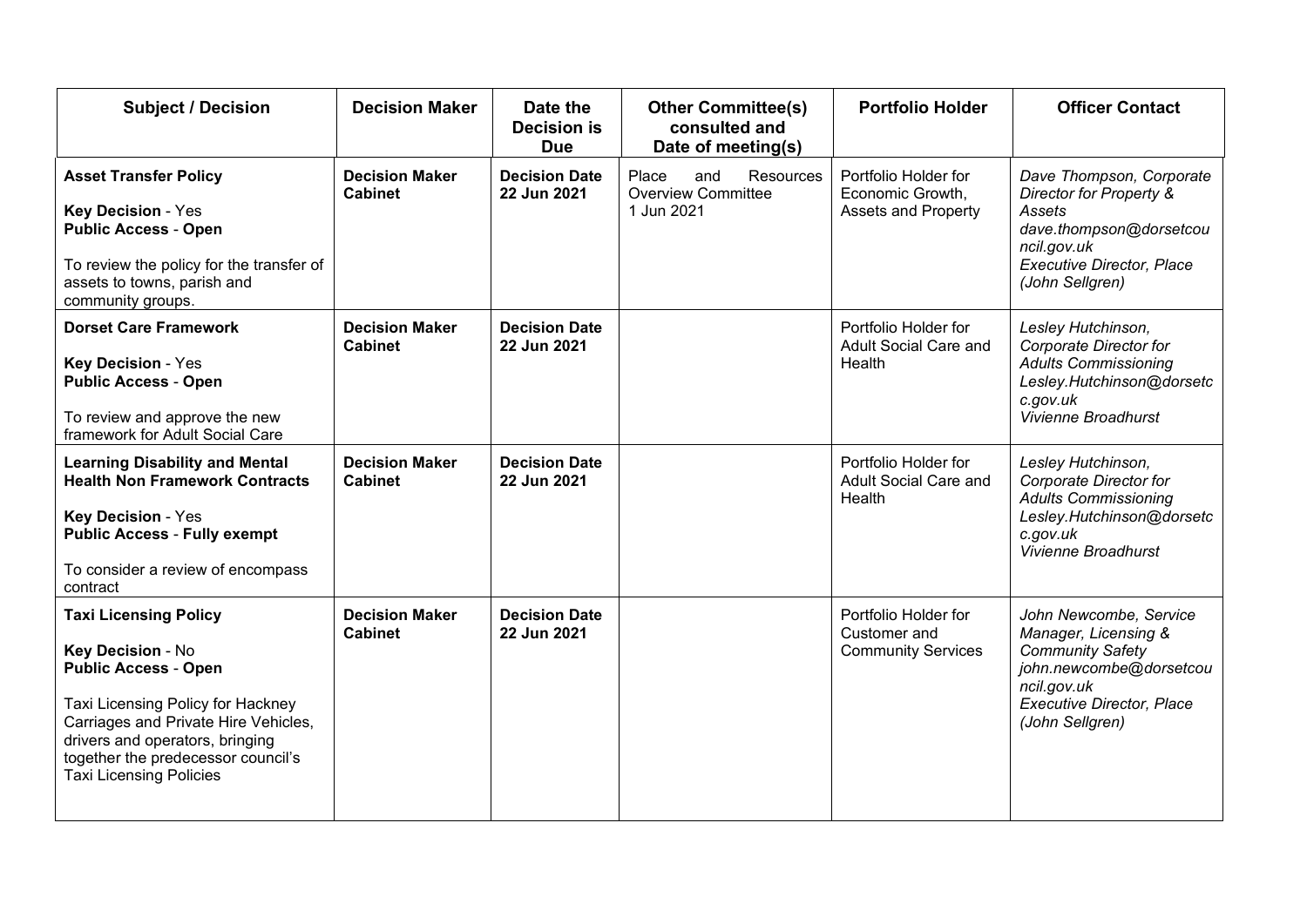| <b>Subject / Decision</b>                                                                                                                                                                                                                                           | <b>Decision Maker</b>                   | Date the<br><b>Decision is</b><br><b>Due</b> | <b>Other Committee(s)</b><br>consulted and<br>Date of meeting(s) | <b>Portfolio Holder</b>          | <b>Officer Contact</b>                                                                                                                                   |
|---------------------------------------------------------------------------------------------------------------------------------------------------------------------------------------------------------------------------------------------------------------------|-----------------------------------------|----------------------------------------------|------------------------------------------------------------------|----------------------------------|----------------------------------------------------------------------------------------------------------------------------------------------------------|
| Arne Parish Neighbourhood Plan<br>2018 - 2034<br><b>Key Decision - Yes</b><br><b>Public Access - Open</b><br>The item relates to the making<br>(adoption) of the neighbourhood plan<br>following on from an independent<br>examination and referendum.              | <b>Decision Maker</b><br><b>Cabinet</b> | <b>Decision Date</b><br>22 Jun 2021          |                                                                  | Portfolio Holder for<br>Planning | Ed Gerry, Prinicpal<br><b>Planning Policy Team</b><br>Leader<br>ed.gerry@dorsetcouncil.gov<br>.uk<br><b>Executive Director, Place</b><br>(John Sellgren) |
| <b>Blandford + Neighbourhood Plan</b><br>2011 - 2033<br>Key Decision - Yes<br><b>Public Access - Open</b>                                                                                                                                                           | <b>Decision Maker</b><br><b>Cabinet</b> | <b>Decision Date</b><br>22 Jun 2021          |                                                                  | Portfolio Holder for<br>Planning | Ed Gerry, Prinicpal<br><b>Planning Policy Team</b><br>Leader<br>ed.gerry@dorsetcouncil.gov<br>.uk<br><b>Executive Director, Place</b><br>(John Sellgren) |
| <b>Chickerell Town Neighbourhood</b><br>Plan 2019 - 2036<br>Key Decision - Yes<br><b>Public Access - Open</b><br>The item relates to the making<br>(adoption) of the neighbourhood plan<br>following on from an independent<br>examination and referendum.          | <b>Decision Maker</b><br><b>Cabinet</b> | <b>Decision Date</b><br>22 Jun 2021          |                                                                  | Portfolio Holder for<br>Planning | Philip Reese, Senior<br><b>Planning Policy Officer</b><br>philip.reese@dorsetcouncil.<br>gov.uk<br><b>Executive Director, Place</b><br>(John Sellgren)   |
| <b>Milton Abbas Neighbourhood</b><br>Development Plan 2019 - 2031<br>Key Decision - Yes<br><b>Public Access - Open</b><br>The item relates to the making<br>(adoption) of the neighbourhood plan<br>following on from an independent<br>examination and referendum. | <b>Decision Maker</b><br><b>Cabinet</b> | <b>Decision Date</b><br>22 Jun 2021          |                                                                  | Portfolio Holder for<br>Planning | Philip Reese, Senior<br><b>Planning Policy Officer</b><br>philip.reese@dorsetcouncil.<br>gov.uk<br><b>Executive Director, Place</b><br>(John Sellgren)   |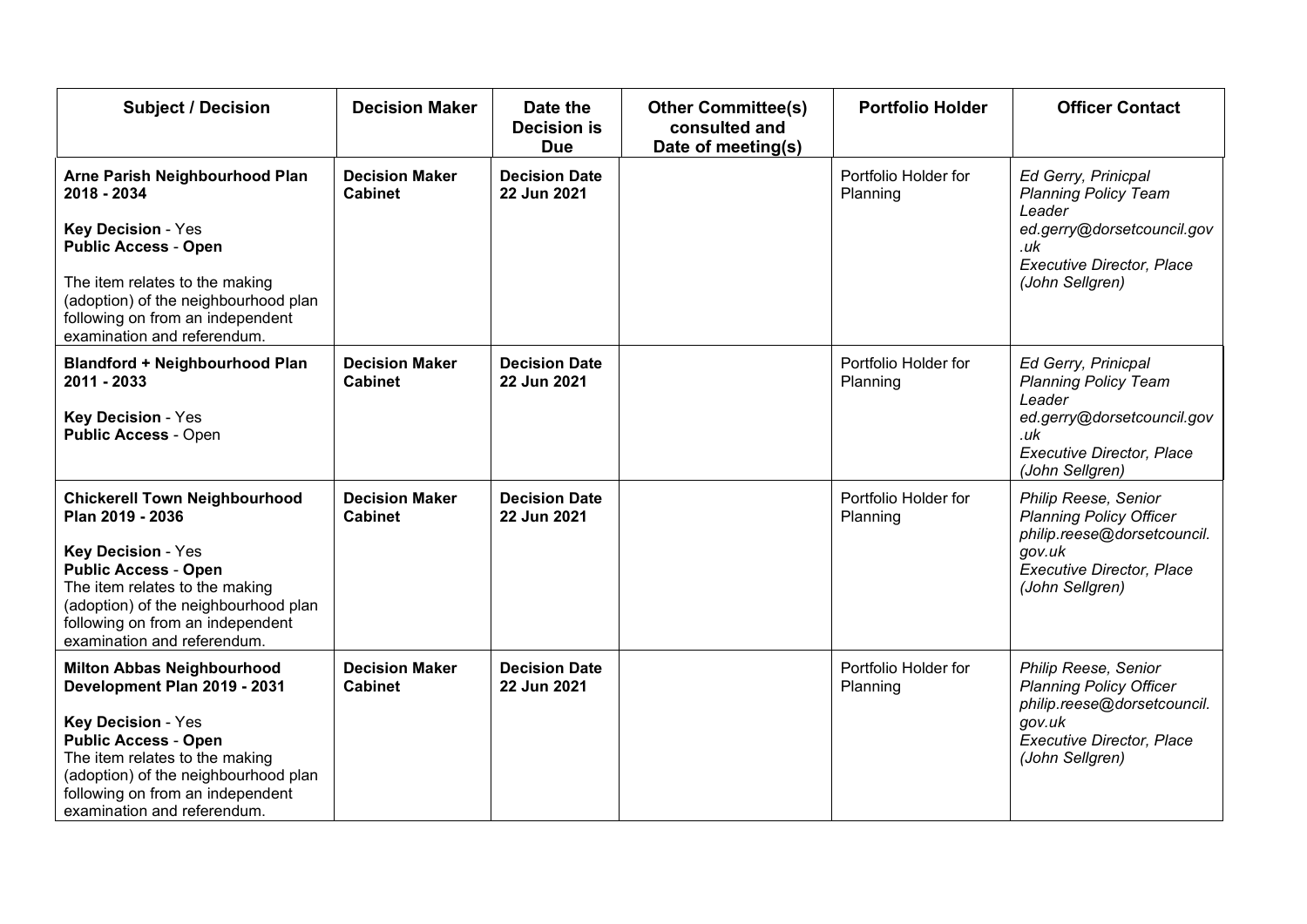| <b>Subject / Decision</b>                                                                                                                 | <b>Decision Maker</b>                   | Date the<br><b>Decision is</b><br><b>Due</b> | <b>Other Committee(s)</b><br>consulted and<br>Date of meeting(s) | <b>Portfolio Holder</b>          | <b>Officer Contact</b>                                                                |
|-------------------------------------------------------------------------------------------------------------------------------------------|-----------------------------------------|----------------------------------------------|------------------------------------------------------------------|----------------------------------|---------------------------------------------------------------------------------------|
| Portland Neighbourhood Plan 2017<br>$-2031$                                                                                               | <b>Decision Maker</b><br><b>Cabinet</b> | <b>Decision Date</b><br>22 Jun 2021          |                                                                  | Portfolio Holder for<br>Planning | Joanne Langrish-Merritt,<br><b>Senior Planning Policy</b><br>Officer joanne.langrish- |
| <b>Key Decision - Yes</b><br><b>Public Access - Open</b>                                                                                  |                                         |                                              |                                                                  |                                  | merritt@dorsetcouncil.gov.u<br>k<br><b>Executive Director, Place</b>                  |
| The item relates to the making<br>(adoption) of the neighbourhood plan<br>following on from an independent<br>examination and referendum. |                                         |                                              |                                                                  |                                  | (John Sellgren)                                                                       |
| <b>Puddletown Neighbourhood Plan</b><br>2019 - 2031                                                                                       | <b>Decision Maker</b><br><b>Cabinet</b> | <b>Decision Date</b><br>22 Jun 2021          |                                                                  | Portfolio Holder for<br>Planning | Joanne Langrish-Merritt,<br><b>Senior Planning Policy</b><br>Officer joanne.langrish- |
| Key Decision - Yes<br><b>Public Access - Open</b>                                                                                         |                                         |                                              |                                                                  |                                  | merritt@dorsetcouncil.gov.u<br><b>Executive Director, Place</b>                       |
| The item relates to the making<br>(adoption) of the neighbourhood plan<br>following on from an independent<br>examination and referendum. |                                         |                                              |                                                                  |                                  | (John Sellgren)                                                                       |
| <b>Shaftesbury Neighbourhood Plan</b><br>2019 - 2031                                                                                      | <b>Decision Maker</b><br><b>Cabinet</b> | <b>Decision Date</b><br>22 Jun 2021          |                                                                  | Portfolio Holder for<br>Planning | Philip Reese, Senior<br><b>Planning Policy Officer</b><br>philip.reese@dorsetcouncil. |
| <b>Key Decision - Yes</b><br><b>Public Access - Open</b>                                                                                  |                                         |                                              |                                                                  |                                  | gov.uk<br><b>Executive Director, Place</b><br>(John Sellgren)                         |
|                                                                                                                                           |                                         |                                              |                                                                  |                                  |                                                                                       |
| The item relates to the making<br>(adoption) of the neighbourhood plan<br>following on from an independent<br>examination and referendum. |                                         |                                              |                                                                  |                                  |                                                                                       |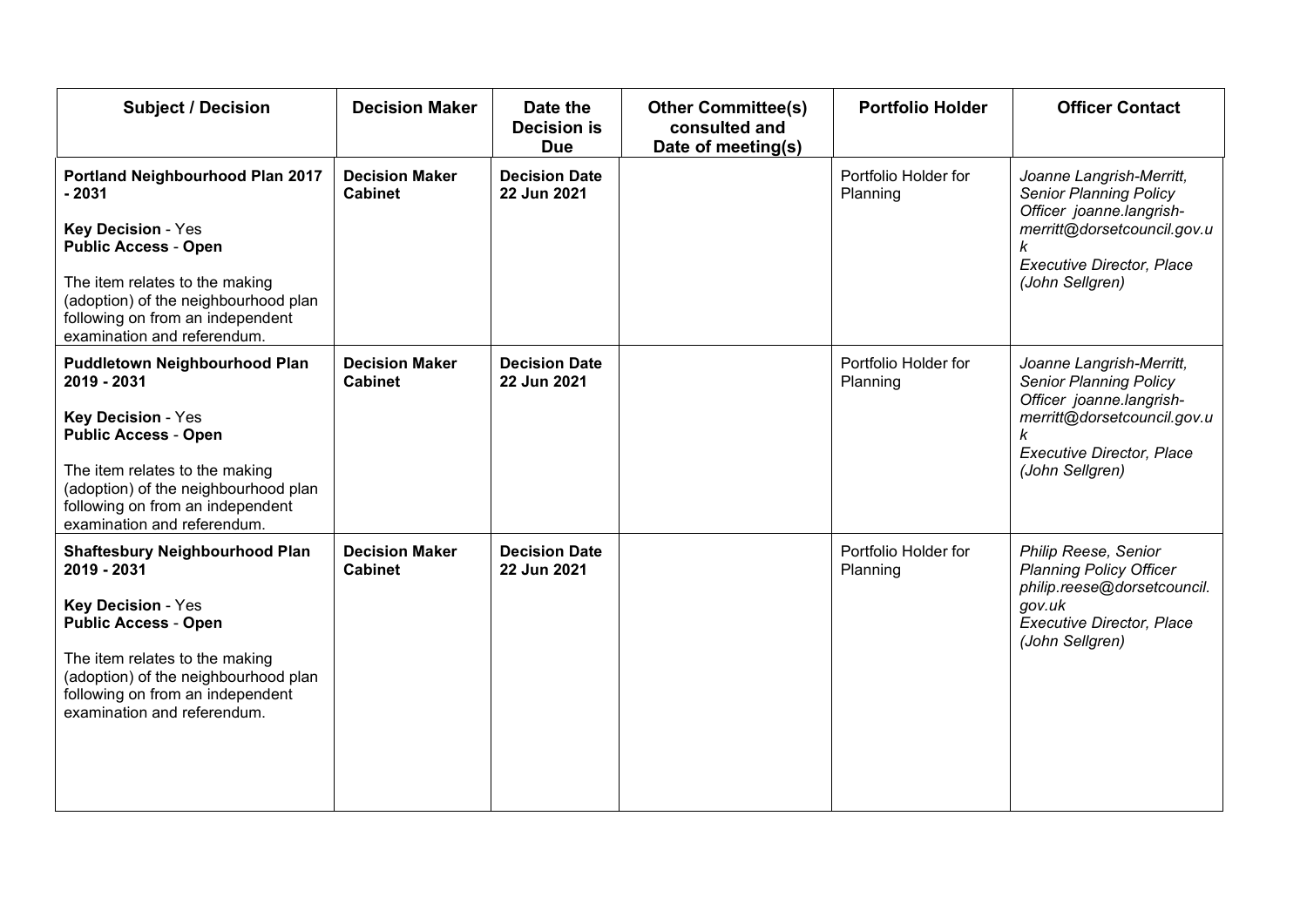| <b>Subject / Decision</b>                                                                                                                                                                                                                                                                                                               | <b>Decision Maker</b>                   | Date the<br><b>Decision is</b><br><b>Due</b> | <b>Other Committee(s)</b><br>consulted and<br>Date of meeting(s) | <b>Portfolio Holder</b>                      | <b>Officer Contact</b>                                                                                   |
|-----------------------------------------------------------------------------------------------------------------------------------------------------------------------------------------------------------------------------------------------------------------------------------------------------------------------------------------|-----------------------------------------|----------------------------------------------|------------------------------------------------------------------|----------------------------------------------|----------------------------------------------------------------------------------------------------------|
| <b>Management of Council Owned</b><br><b>Tree Policy</b>                                                                                                                                                                                                                                                                                | <b>Decision Maker</b><br><b>Cabinet</b> | <b>Decision Date</b><br>22 Jun 2021          | Place<br>Resources<br>and<br><b>Overview Committee</b>           | Portfolio Holder for<br>Highways, Travel and | Matt Reeks, Service<br>Manager for Coast and                                                             |
| <b>Key Decision - Yes</b><br><b>Public Access - Open</b>                                                                                                                                                                                                                                                                                |                                         |                                              | 1 Jun 2021                                                       | Environment                                  | Greenspace<br>matt.reeks@dorsetcouncil.g<br>ov.uk<br><b>Executive Director, Place</b><br>(John Sellgren) |
| Recommendation from Place &<br><b>Resources Overview Committee</b><br>The policy defines the way in which<br>Dorset Council will manage the Trees<br>that the Council own and are<br>responsible for.                                                                                                                                   |                                         |                                              |                                                                  |                                              |                                                                                                          |
| July                                                                                                                                                                                                                                                                                                                                    |                                         |                                              |                                                                  |                                              |                                                                                                          |
|                                                                                                                                                                                                                                                                                                                                         |                                         |                                              |                                                                  |                                              |                                                                                                          |
| <b>Dorset Council Homelessness &amp;</b><br><b>Rough Sleeper Strategy</b>                                                                                                                                                                                                                                                               | <b>Decision Maker</b><br><b>Cabinet</b> | <b>Decision Date</b><br>27 Jul 2021          | Health<br>People<br>and<br><b>Overview Committee</b>             | Portfolio Holder for<br>Housing and          | <b>Sharon Attwater, Service</b><br><b>Manager for Housing</b>                                            |
| <b>Key Decision - Yes</b><br><b>Public Access - Open</b>                                                                                                                                                                                                                                                                                |                                         |                                              | 6 Jul 2021                                                       | <b>Community Safety</b>                      | <b>Strategy and Performance</b><br>sharon.attwater@dorsetcou<br>ncil.gov.uk                              |
| A Homelessness & Rough Sleeper<br>Strategy for Dorset Council replacing<br>previous district and borough<br>strategies. To determine, prioritise<br>and explain the Council's strategy<br>and action plan to meet our objectives<br>to reduce homelessness and rough<br>sleeping and improve services<br>available to those households. |                                         |                                              |                                                                  |                                              | Executive Director, People -<br>Adults                                                                   |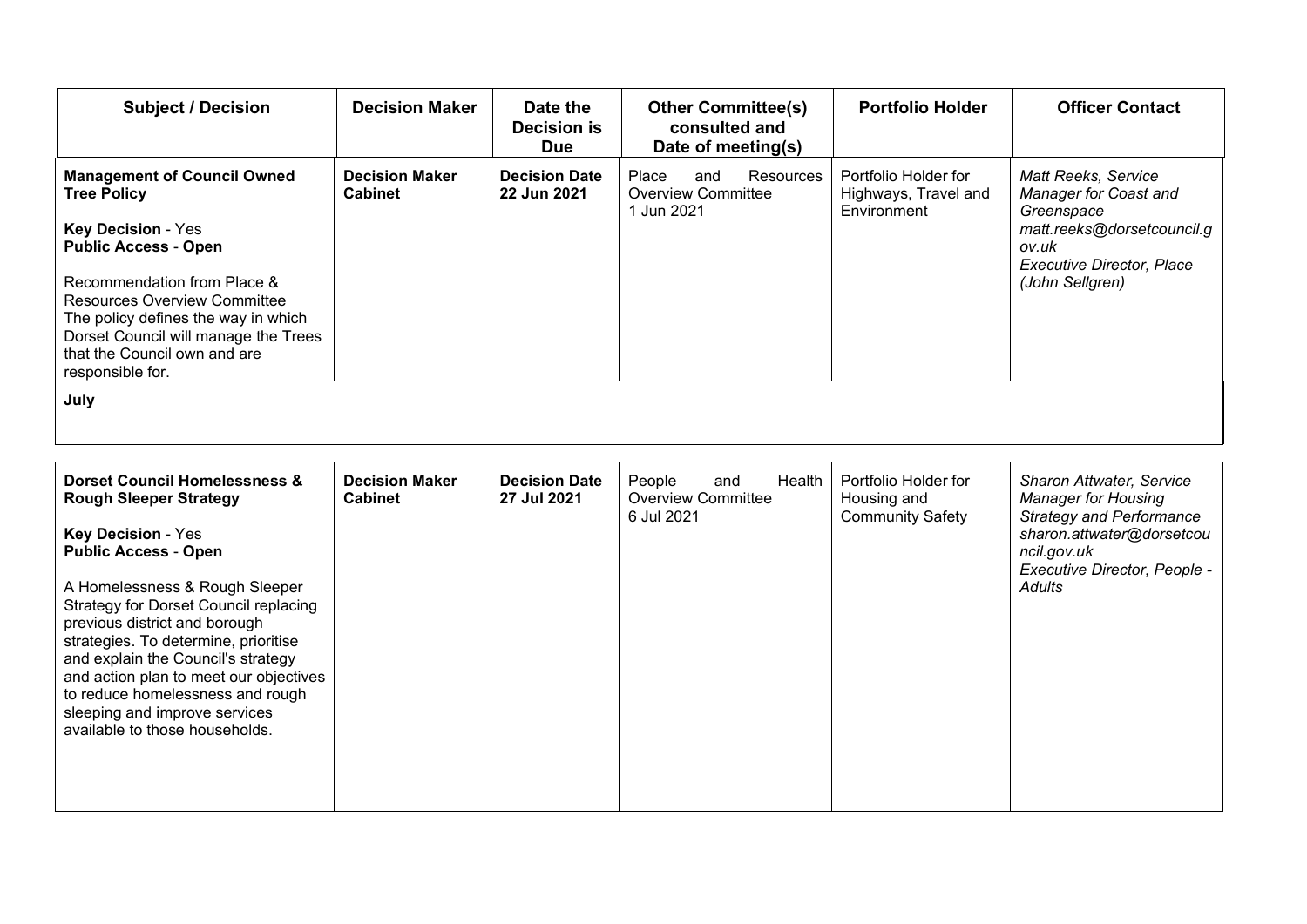| <b>Subject / Decision</b>                                                                                                                                                                                                                                                                                                                                                                                                                                                            | <b>Decision Maker</b>                   | Date the<br><b>Decision is</b><br><b>Due</b> | <b>Other Committee(s)</b><br>consulted and<br>Date of meeting(s)      | <b>Portfolio Holder</b>                                             | <b>Officer Contact</b>                                                                                                                                                                          |
|--------------------------------------------------------------------------------------------------------------------------------------------------------------------------------------------------------------------------------------------------------------------------------------------------------------------------------------------------------------------------------------------------------------------------------------------------------------------------------------|-----------------------------------------|----------------------------------------------|-----------------------------------------------------------------------|---------------------------------------------------------------------|-------------------------------------------------------------------------------------------------------------------------------------------------------------------------------------------------|
| <b>Dorset Council Budget Quarterly</b><br><b>Performance Report - Q1</b><br>Key Decision - No<br><b>Public Access - Open</b><br>To consider the Budget Performance<br>report for Quarter 1.                                                                                                                                                                                                                                                                                          | <b>Decision Maker</b><br><b>Cabinet</b> | <b>Decision Date</b><br>27 Jul 2021          |                                                                       | Portfolio Holder for<br>Finance, Commercial<br>and Capital Strategy | Jim McManus, Corporate<br>Director - Finance and<br>Commercial<br>J.McManus@dorsetcc.gov.<br>uk<br><b>Executive Director,</b><br>Corporate Development -<br>Section 151 Officer (Aidan<br>Dunn) |
| <b>Review of Community</b><br><b>Infrastructure Levy (CIL)</b><br>expenditure<br><b>Key Decision - Yes</b><br><b>Public Access - Open</b><br>Recommendation from Place and<br><b>Resources Scrutiny Committee</b><br>Position report on CIL governance<br>and expenditure to date. Report to<br>provide a platform for potential review<br>to ensure that developer contributions<br>end up in the right places and that<br>contributions are put back into<br>community facilities. | <b>Decision Maker</b><br><b>Cabinet</b> | <b>Decision Date</b><br>27 Jul 2021          | Place<br>Resources<br>and<br><b>Scrutiny Committee</b><br>13 Jul 2021 | Portfolio Holder for<br>Planning                                    | Andrew Galpin,<br>Infrastructure & Delivery<br><b>Planning Manager</b><br>andrew.galpin@dorsetcoun<br>cil.gov.uk<br><b>Executive Director, Place</b><br>(John Sellgren)                         |
| Wimborne St Giles Neighbourhood<br><b>Plan Area Designation</b><br>Key Decision - Yes<br><b>Public Access - Open</b><br>A final determination as to whether to<br>designate a Wimborne St Giles<br>Neighbourhood plans area.                                                                                                                                                                                                                                                         | <b>Decision Maker</b><br><b>Cabinet</b> | <b>Decision Date</b><br>27 Jul 2021          |                                                                       | Portfolio Holder for<br>Planning                                    | Nick Cardnell, Senior<br><b>Planning Officer</b><br>Nick.cardnell@dorsetcounci<br>l.gov.uk<br><b>Executive Director, Place</b><br>(John Sellgren)                                               |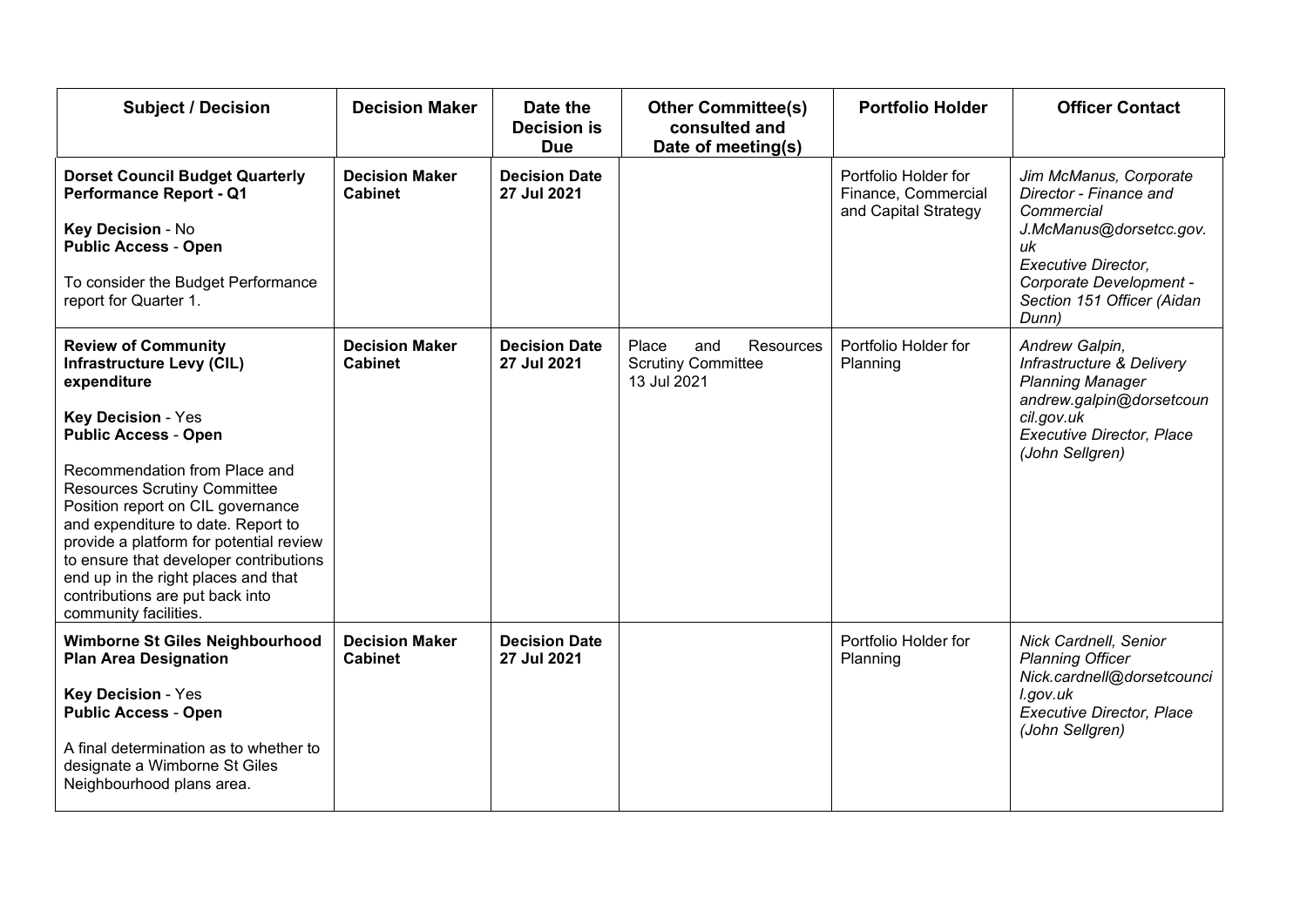| <b>Subject / Decision</b>                                                                                                                                                                                                   | <b>Decision Maker</b>                   | Date the<br><b>Decision is</b><br><b>Due</b> | <b>Other Committee(s)</b><br>consulted and<br>Date of meeting(s) | <b>Portfolio Holder</b>                                                | <b>Officer Contact</b>                                                                                                                                         |
|-----------------------------------------------------------------------------------------------------------------------------------------------------------------------------------------------------------------------------|-----------------------------------------|----------------------------------------------|------------------------------------------------------------------|------------------------------------------------------------------------|----------------------------------------------------------------------------------------------------------------------------------------------------------------|
| Part of Steamer plot land sale at<br><b>Dorset Innovation Park</b><br><b>Key Decision - Yes</b><br><b>Public Access - Fully exempt</b><br>To approve sale of land within<br>Steamer area at Dorset innovation<br>Park.      | <b>Decision Maker</b><br><b>Cabinet</b> | <b>Decision Date</b><br>27 Jul 2021          |                                                                  | Portfolio Holder for<br>Economic Growth,<br><b>Assets and Property</b> | Dave Thompson, Corporate<br>Director for Property &<br>Assets<br>dave.thompson@dorsetcou<br>ncil.gov.uk<br><b>Executive Director, Place</b><br>(John Sellgren) |
| Part of Zenith plot land sale at<br><b>Dorset Innovation Park</b><br>Key Decision - Yes<br><b>Public Access - Fully exempt</b><br>Cabinet approval for the sale of land<br>within Zenith area at Dorset<br>Innovation Park. | <b>Decision Maker</b><br><b>Cabinet</b> | <b>Decision Date</b><br>27 Jul 2021          |                                                                  | Portfolio Holder for<br>Economic Growth,<br><b>Assets and Property</b> | Dave Thompson, Corporate<br>Director for Property &<br>Assets<br>dave.thompson@dorsetcou<br>ncil.gov.uk<br><b>Executive Director, Place</b><br>(John Sellgren) |
| September                                                                                                                                                                                                                   |                                         |                                              |                                                                  |                                                                        |                                                                                                                                                                |
| <b>Annual Safeguarding Board Report</b><br><b>Key Decision - Yes</b><br><b>Public Access - Open</b>                                                                                                                         | <b>Decision Maker</b><br><b>Cabinet</b> | <b>Decision Date</b><br>7 Sep 2021           |                                                                  | Portfolio Holder for<br>Children, Education,<br>Skills and Early Help  | Executive Director, People -<br>Children (Theresa Leavy)                                                                                                       |

To receive the Annual Safeguarding Board Report from Anthony Douglas Independent Chair and Scrutineer of the Pan-Dorset Safeguarding Partnership and the state of the state of the state of the state of the state of the state of the state of the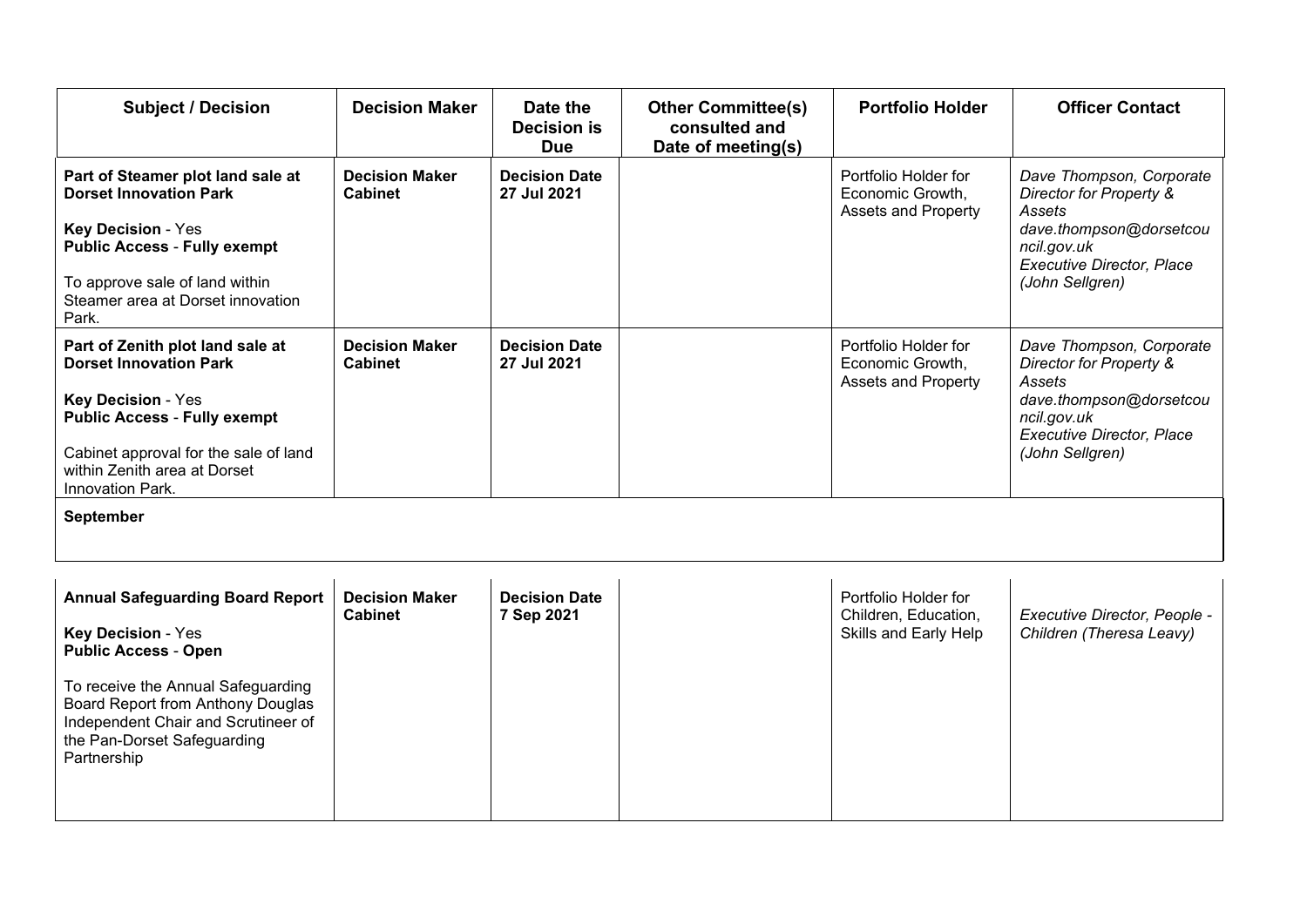| <b>Subject / Decision</b>                                                                                                                                                                                                                                                                                                                                                                                                                                                                                                 | <b>Decision Maker</b>                   | Date the<br><b>Decision is</b><br><b>Due</b> | <b>Other Committee(s)</b><br>consulted and<br>Date of meeting(s) | <b>Portfolio Holder</b>                                                                                                                    | <b>Officer Contact</b>                                                                                                                                                                                         |
|---------------------------------------------------------------------------------------------------------------------------------------------------------------------------------------------------------------------------------------------------------------------------------------------------------------------------------------------------------------------------------------------------------------------------------------------------------------------------------------------------------------------------|-----------------------------------------|----------------------------------------------|------------------------------------------------------------------|--------------------------------------------------------------------------------------------------------------------------------------------|----------------------------------------------------------------------------------------------------------------------------------------------------------------------------------------------------------------|
| <b>Additional Procurement Forward</b><br>Plan Report over £500k (2021 - 22)<br><b>Key Decision - Yes</b><br><b>Public Access - Open</b><br>Cabinet is required to approve all key<br>decisions with financial<br>consequences of £500k or more. A<br>procurement forward plan report for<br>2021-22 was approved by Cabinet on<br>2 March 2021. As stated in the said<br>report, as service and transformation<br>plans are developed it may be<br>necessary to bring further approval<br>requests to Cabinet.<br>October | <b>Decision Maker</b><br><b>Cabinet</b> | <b>Decision Date</b><br>7 Sep 2021           |                                                                  | Portfolio Holder for<br>Highways, Travel and<br>Environment, Portfolio<br>Holder for Finance,<br>Commercial and<br><b>Capital Strategy</b> | Dawn Adams, Service<br><b>Manager for Commercial</b><br>and Procurement<br>dawn.adams@dorsetcounci<br>l.gov.uk<br><b>Executive Director,</b><br>Corporate Development -<br>Section 151 Officer (Aidan<br>Dunn) |
| <b>Tricuro Options Paper</b><br>Key Decision - Yes<br>Public Access - Fully exempt                                                                                                                                                                                                                                                                                                                                                                                                                                        | <b>Decision Maker</b><br><b>Cabinet</b> | <b>Decision Date</b><br>5 Oct 2021           |                                                                  | Portfolio Holder for<br>Adult Social Care and<br>Health                                                                                    | Jeanette Young, Interim<br>Head of Commissioning &<br>Improvement<br>jeanette.young@dorsetcoun<br>cil.gov.uk<br>Vivienne Broadhurst                                                                            |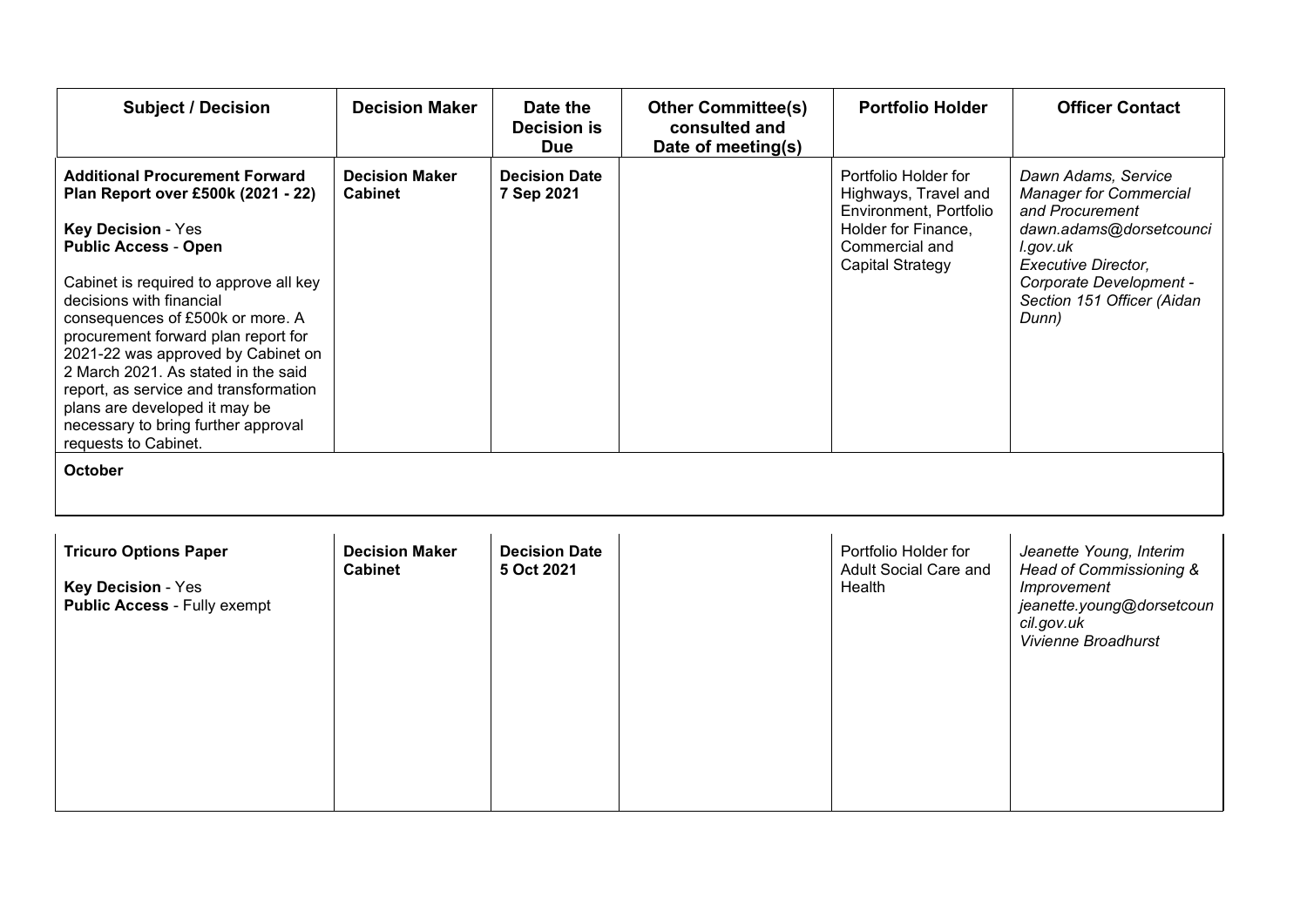| <b>Subject / Decision</b>                                             | <b>Decision Maker</b> | Date the<br><b>Decision is</b><br><b>Due</b> | <b>Other Committee(s)</b><br>consulted and<br>Date of meeting(s) | <b>Portfolio Holder</b>                   | <b>Officer Contact</b>                   |
|-----------------------------------------------------------------------|-----------------------|----------------------------------------------|------------------------------------------------------------------|-------------------------------------------|------------------------------------------|
| November                                                              |                       |                                              |                                                                  |                                           |                                          |
|                                                                       |                       |                                              |                                                                  |                                           |                                          |
| <b>Communities Strategy</b>                                           | <b>Decision Maker</b> | <b>Decision Date</b>                         | People<br>Health<br>and                                          | Portfolio Holder for                      | Laura Cornette, Corporate                |
| Key Decision - No                                                     | <b>Cabinet</b>        | 7 Dec 2021                                   | <b>Overview Committee</b><br>9 Nov 2021                          | Customer and<br><b>Community Services</b> | Policy & Performance<br>Officer          |
| <b>Public Access - Open</b>                                           |                       |                                              |                                                                  |                                           | Laura.cornette@dorsetcoun<br>cil.gov.uk  |
| The Communities Strategy will shape<br>how Dorset Council engages and |                       |                                              |                                                                  |                                           | <b>Chief Executive (Matt</b><br>Prosser) |
| enables of communities.                                               |                       |                                              |                                                                  |                                           |                                          |